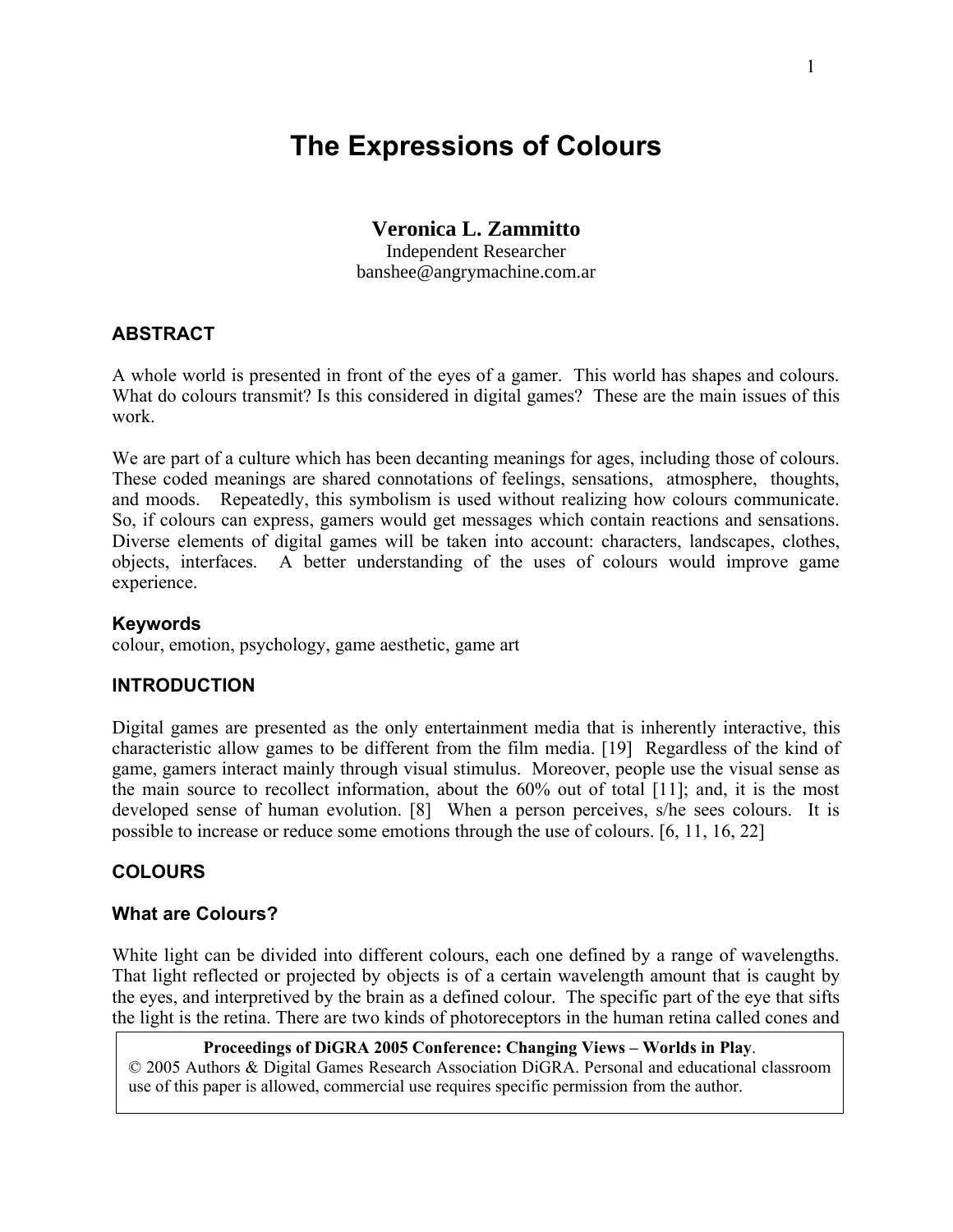rods. Cones detect colours and shapes, and are strongly involved during diurnal vision. Rods work when luminance is weak. There are three types of cones, sensible to different parts of the longitude wave spectrum; ones react to red, some to green, and other to blue. The brain areas compromised with perception are the occipital lobules cortex. [8] Finally, by psychological processes the person "sees" colours. [1, 5, 7, 13, 25, 22]. See figure 1.

In shortly, colours have three parameters: hue (what tint), brightness (how light) and saturation (how pure).

Some people have dyscromatops, they can not discriminate colours accurately, especially those with high components of red and green. The Ishihara Test is used to detect dysfunction (See Figure 2). Dyscromatops affects mostly men. About 1 out of 12 men have dyscromatops, and since the majority of players is still male, it is a relevant detail to take into account, especially for games in which colour is a key to succeed, such as in puzzles games, action and strategy games for identifying the enemies.



**Figure 1.** Seeing colours is the result of physical and psychological processes.



Figure 2. People with dyscromatops will not be able to see these number.

### **Colour Systems**

There are different colour systems, like Munsell, Ostwald, and CIE systems. They were designed in order to unify criteria about colours. There are also digital colour systems which are based on hues red, green, blue (RGB). Every colour can be made from these three, by specifying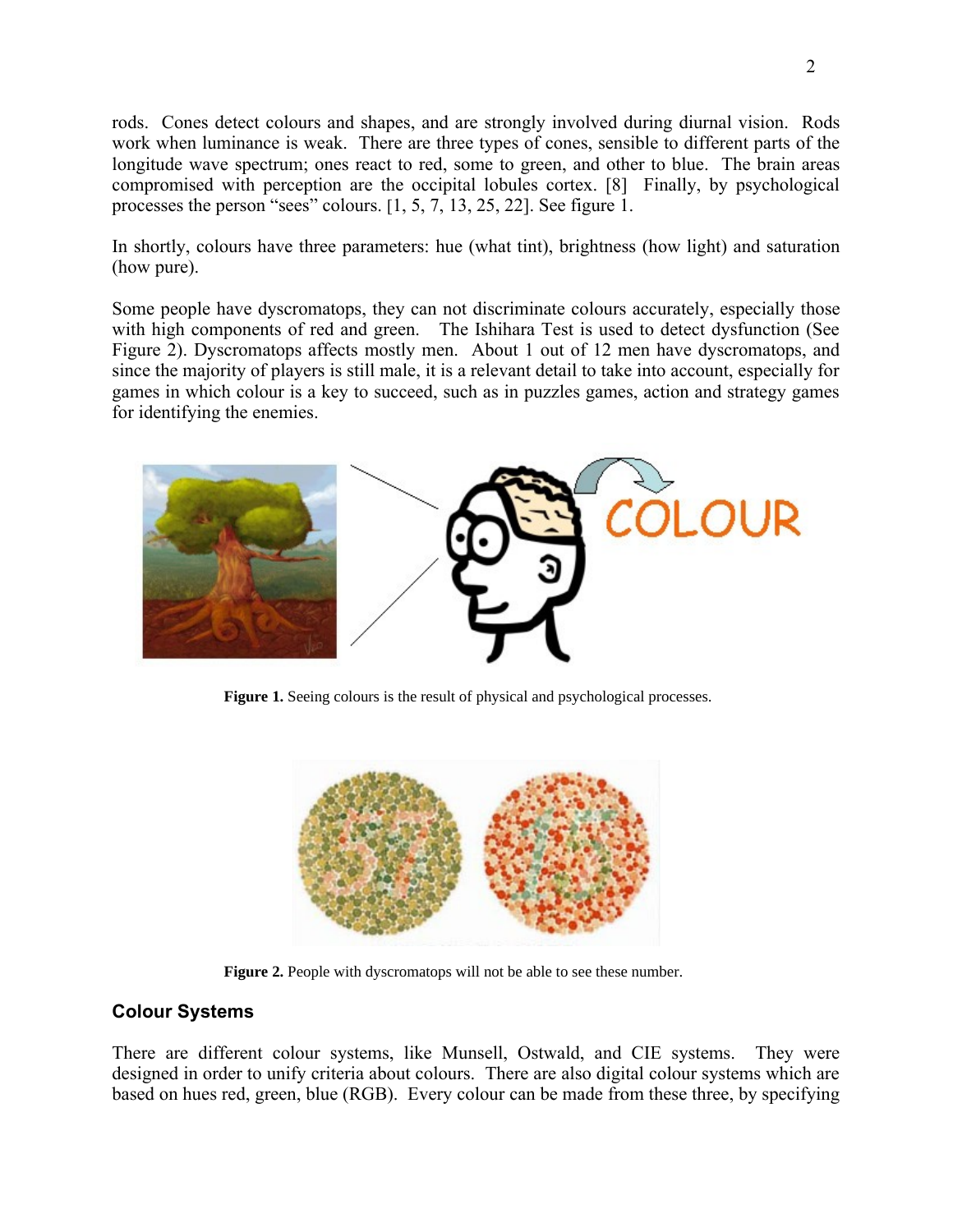the amount each hue is needed. In spite of the colours produced by web-safe system can be determined exactly, it is not possible to refer extensively to certain colours in digital media, because the devices that display colours (monitor, television) are not equally calibrated. This is a common problem that the game industry is not quite aware of. [17] Moreover, if we see the same colour on two different backgrounds, we would perceive them as different colours. [7] Another con to a specific agreement regarding digital colours is that people play games in different places with different lightning; this also modifies the perception of colours.

So, considering the weaknesses of the colour systems to apply them at digital game studies, it would be necessary to use a classic method of colours that already consider shortcomings, such as colour naming. This method has been extensively used, and has the advantage can be addressed to different cultures. It has been found that internal categorization of colours is universal, and all non-primitive cultures named at least up to eleven colours. [5, 12, 13] It has been also found that the lack of colours terms does not necessarily show inability to distinguish them. [15]

Common people do not refer to colours by using instruments or searching them in catalogues. Colour naming would allow us to talk about certain colours regardless of the culture and the limitations of devices in the digital game studies field.

### **Colours and meanings**

It is possible to do a theoretical distinction of three backgrounds for meanings attached to colour: an innate, a personal, and a cultural background. The first one hypothesizes from anthropological and behavioural research, for several subhuman species colours are very important signals in order to survive and adapt, and human colour space (internal categorization of colours) is universal; so, it would be possible that information from subcortical structures triggers associations between colours and moods as a trace of our evolution by regulating arousal when we see colours. [5, 7, 8] The second background comes from each of our personal experiences. [1, 25] The third background implicates culture. We are born and bred in cultures that are full of meaning. As we grow up, we learn those meanings through socialization processes. [3] Coded meanings of colours are shared connotations of feelings, sensations, atmosphere, thoughts, and moods. [1, 13, 22, 25] It could happen that meanings could vary through historical timeline and different cultures, however more significant differences are widely known and they will be mentioned forward. The vast majority of people are not aware about the effects that colours have on them; neither how this symbolism is used in everyday life and in communication. [23]

Light and colours are also involved in psychological theories. Rorschach developed a psychological test in which colours are an important issue, commonly known as inkblots test. He stated colours remit to emotions, and a more responsive behaviour towards colours indicates a greater affectivity. [15] Jung suggested chromatic experience as different ways of perception and expression, and stated an equivalency between colours and feelings. [16] Phototherapy is a therapy used for depression diagnosis, the patient is exposed to a potent source of light in order to make him/her feel better. It has been proved regions with long non-light periods have higher records of emotional disorders and suicides. [9].

The association between colours and emotions, feelings when we look at them is called Colour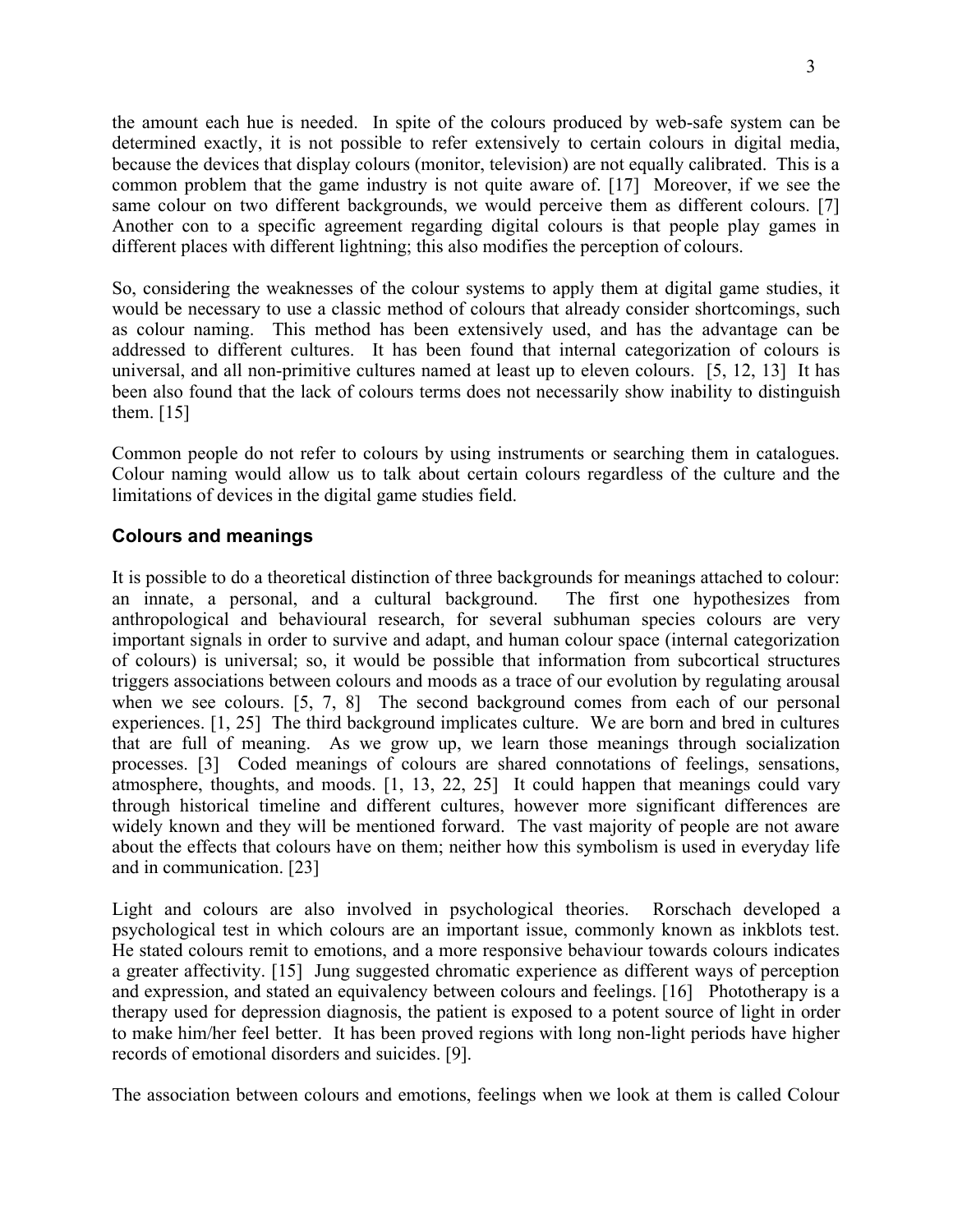Emotion. Previous research have not found differences among genres; and, from a multicultural point of view several coincidences have been found. [14] Not only emotional response is obtained while looking at colours, physical reaction is also possible. [5]

A first useful distinction of colours is warm-cold categorization. Being "warm" colours from red at one end of the spectrum, to "cold" colours with blue at the other end. See figure 3. Distinction between warm and cold colours is presented in the early stage of cultures, the Papuan Dani society only has two colours names one for warm and other for cold colours. [12] Warm colours would give a high temperature impression, and imply contact with the environment; meanwhile cold colours would suggest low temperatures and withdrawal. [4] As a perceived

impression, warm colours would be seen forward, and cold colours would be seen to step back. [15] It has been found that regardless the colour, the more bright the colour is, the cooler it would be felt. Also, brightest colours are more eye-catcher.



complementarities.

Another distinction is among saturated and desaturated colours. The first ones are associated to enjoyment and fun; the last ones to sadness and languidness.

In addition to the above mentioned, here follows a table which contains different colours and their widely shared meanings, connotations and relations with emotions:

| $\sqrt{\hbox{Colour}}$ | <b>Meanings, connotations, emotions</b>                                   |
|------------------------|---------------------------------------------------------------------------|
| <b>Black</b>           | Death, unbearable, evil, criminality, hidden aspects, sinister,           |
|                        | depression, grief, pain, repression, hopelessness but also                |
|                        | sophistication, authority, style. [6, 22] Regarding clothes, black is the |
|                        | colour of mourning in almost all occidental countries, also used as       |
|                        | penitence for monks/nuns. [4]                                             |
| <b>Blue</b>            | Cold, peace, depression, sadness, relax, calm, piety, wisdom,             |
|                        | introspection, solitude, loneliness, contemplation, distance, infinitude, |
|                        | emotion control; it represents water and the sky. $[1, 4, 16, 22, 24]$    |
|                        | Spoils appetite.                                                          |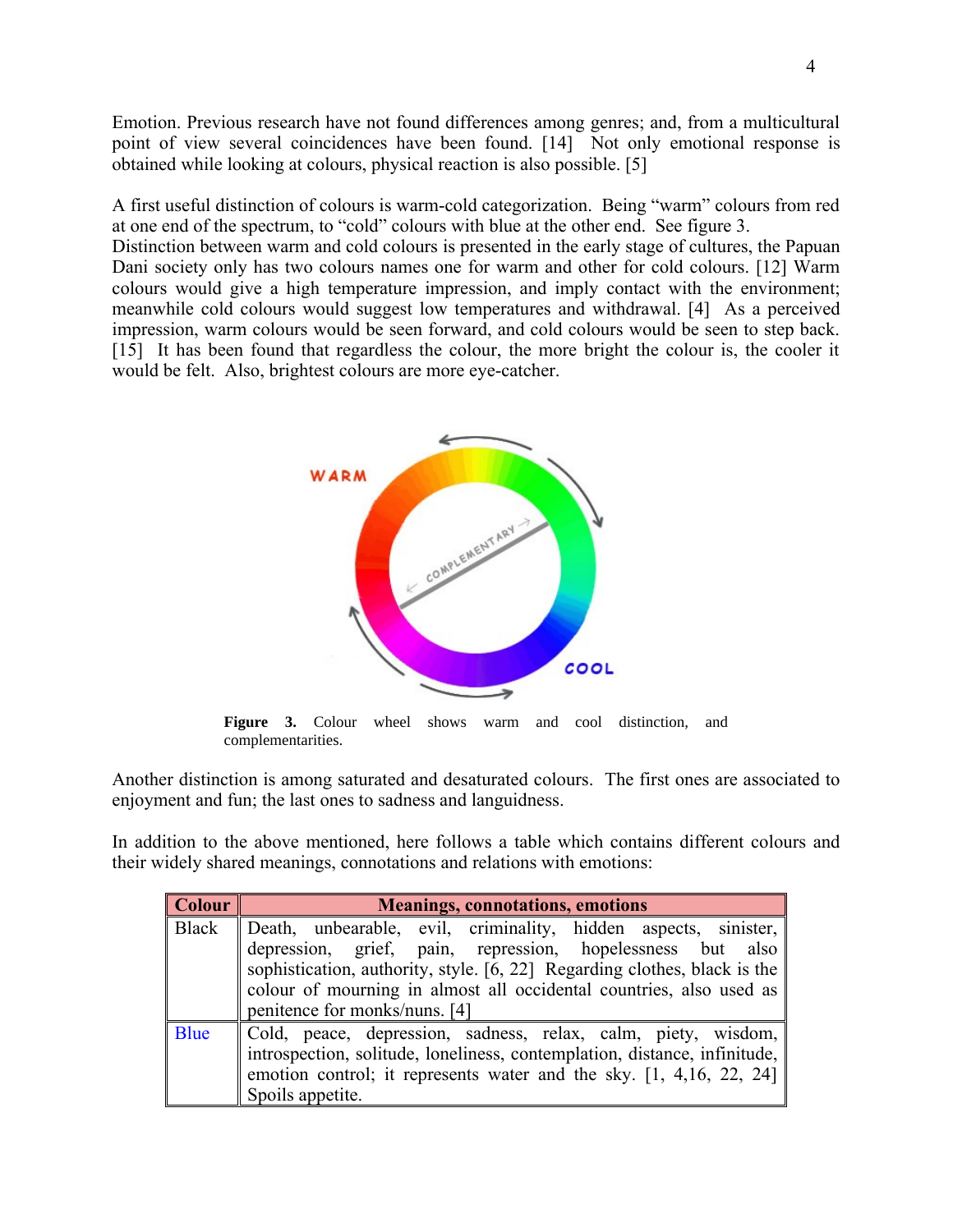| <b>Brown</b> | Wood, comfort, ground, earth, substance, physical, worn [4, 24]            |
|--------------|----------------------------------------------------------------------------|
| Gold         | Value, honour, loyalty [16, 22]                                            |
| Green        | Nature, fertility, fecundity, balance, youth, also water. It induces to    |
|              | tranquility. [4, 22] In western culture, money. During medieval age,       |
|              | brides married wearing green as a manifestation of her fecundity. See      |
|              | figure 4.                                                                  |
| Grey         | Neutrality, fusion of happiness and sadness. [22]                          |
| Orange       | Vital force, strength, endurance, social behaviour, warm. [4]              |
| Red          | Love, passion, excitement, appetite, health, courage, majesty, hot,        |
|              | danger, blood, weapons, aggressiveness, power, fire, hell. [1, 16, 22]     |
|              | It is the colour bride should wear in China, it means happiness there.     |
|              | See figure 4. [4] Red increases blood pressure, muscle tension and         |
|              | grip strength [5]; unfortunately, mouse and console's pads have no         |
|              | feature that measure pressing.                                             |
| Violet       | Mysticism, royalty, high range. [4]. It is a mourning colour in China.     |
|              | $\frac{1}{2}$                                                              |
| White        | Light, purity, innocence, cleanness, cold. Western bride wears white       |
|              | to represent her chastity. See figure 4. In China it represents Autumn.    |
| Yellow       | Seems to stimulate the nervous system, it is linked to intelligence,       |
|              | logical thinking, innovation, spirituality, hope, joy, delicate. [1, 4] It |
|              | is used to represent the sun that through history is the one that allow    |
|              | life. [23] But, when it is a dingy yellow it would be more likely to       |
|              | cowardice, ruin, shame, illness, decadence. For its brightest version,     |
|              | rage.                                                                      |

**Table 1.** Colours and meanings, connotations, emotions.



**Figure 4.** Different colours for different brides. Chinese brides wear red for representing happiness, medieval bride wore green for referring her fecundity, western brides wear white to mean purity.

## **DIGITAL GAMES AND COLOURS**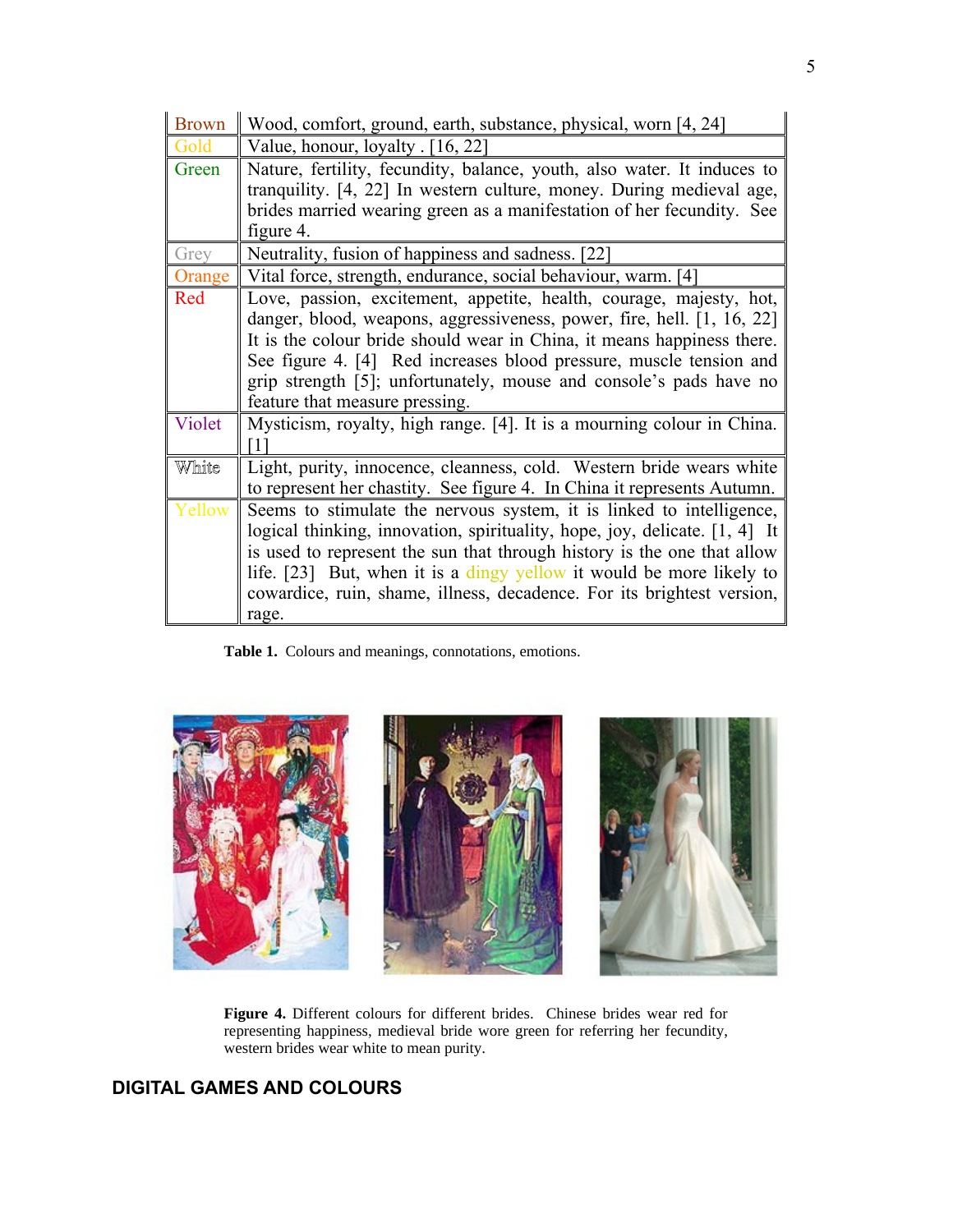The game industry is so concerned about the technological race that there is little space for thinking of the uses of graphics as an expressive medium. There are thousands of articles about how gorgeous a texture is seen with the newest technological features, but almost none about the intention relaying beneath the use of that texture. Most games artists choose colours intuitively instead of consciously.

When a designer creates, s/he is considering someone will use her/his creation. For this reason, designers need to anticipate the possible users' behaviour, and allow them to interpret easily how to use it. The designers should leave subtle messages that have to respect common codes to allow users an intuitive approach for discovering the world's rules. In digital games visual information is the most use input medium, and colours are useful coded messages. What we mean is that people involved in the design and creation of digital games should be aware that visual information displayed is a rather valuable communication medium; and, a conscious use of colour would allow a more insightful, immersive experience.

#### **Characters**

Some considerations have been done regarding colours as codes to create meaningful contexts and characters. [18, 20] But, it would be possible to go further. When a colour is addressed to an item or character, there should be a decision for its selection. It would not be enough just picking two colours and applying them onto the object to make them different. The colour should evoke some characteristic of the item, some clue for the player. This could be applied to landmarks as well, loosing one's bearings is annoying, and when diverse landmarks are alike, they should have an extra piece of information to make them unique, moreover if it could summarize the main characteristics of the place. See figure 5.



**Figure 5.** Warm and cold colours in Disciples II. Blue for the dwarf from the mountains, and red for the demon from hell, notice his quite bright yellow eyes that refer to his wrath.

Characters should be considered like persons, beings who posses singular characteristics. When we are in the street and watch people walking across, we quickly figure out a profile about how that person is, we collect data from their clothes, haircut, their colours, and other non verbal communication hints. We guess some traits and act accordingly, we proceed in this way daily, and we would do the same while playing. During interaction, we confirm or reject the hypothesis.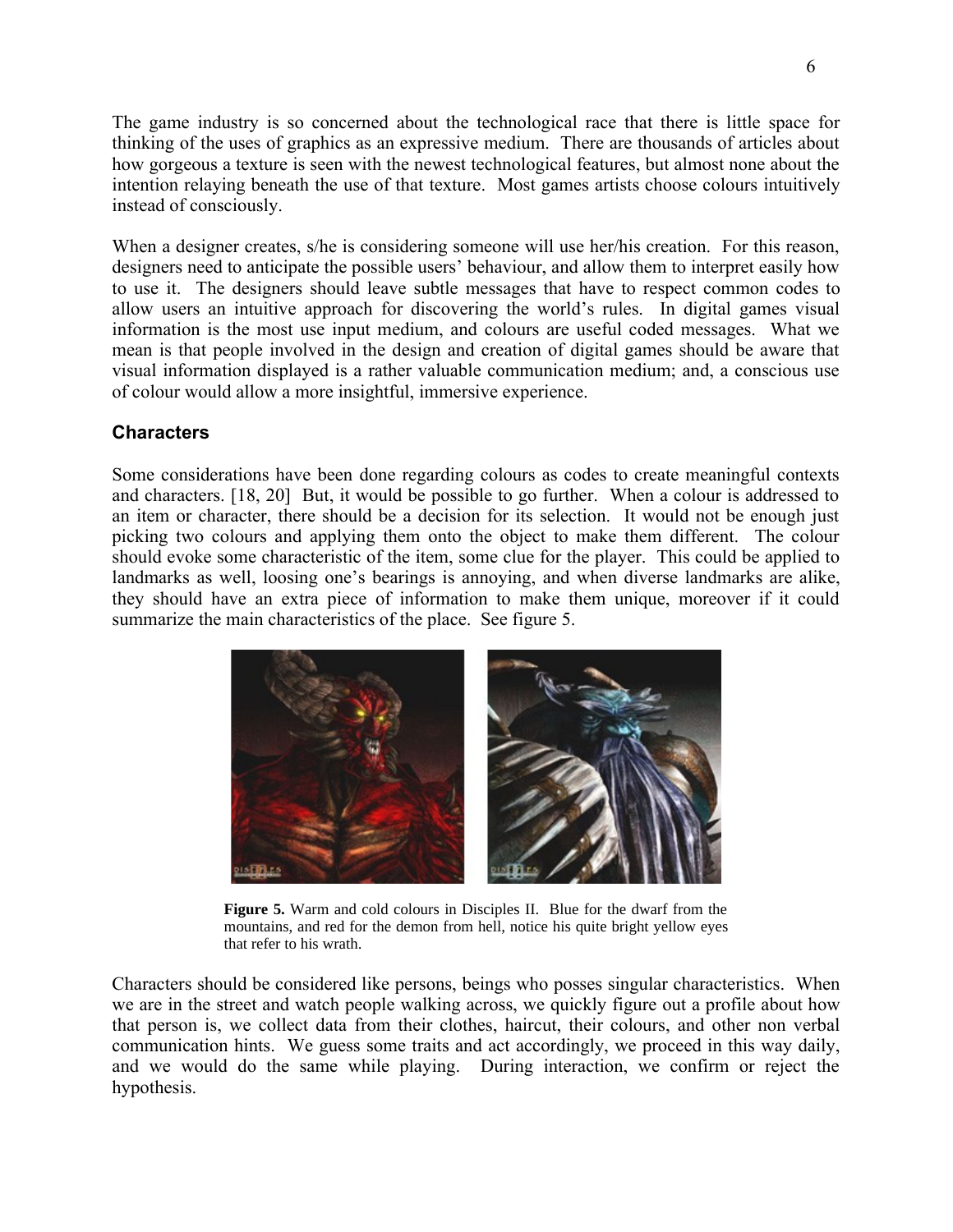Let's analyse some characters. In Hitman 2: Silent Assassin, the player is a professional hired assassin; other characters would not know that he is an assassin until his weapons are seen. He should be formal, sophisticated, "Death is his business". The black of his suit gives him formality, hidden characteristics, criminality, also reminds of death. The details of red in his tie and lining would refer to danger, blood, weapons. See figures 6.



**Figure 6.** The clothes of the central character of Hitman 2: Silent Assassin are mainly black, and details of red. Referring to formality, death, danger.

The main character of Half-Life is Gordon Freeman that is the player's character. Although this game is a first person shooter game, and the player does not see his avatar, everybody would recognise Gordon Freeman, and his suit is an essential trait of his. It would be believed that the two colours his suit has are enough to describe him. Freeman was a scientific who worked at a secret laboratory. After an accident, he was involved in shooting. Let's remind grey has a neutral connotation, he had not been involved in shooting, he was a researcher, and grey would allow an easier identification with the character. The orange details would evoke the endurance that Freeman has. See figure 7.



**Figure 7.** Gordon Freeman is the main character of Half-Life. His suit defined him.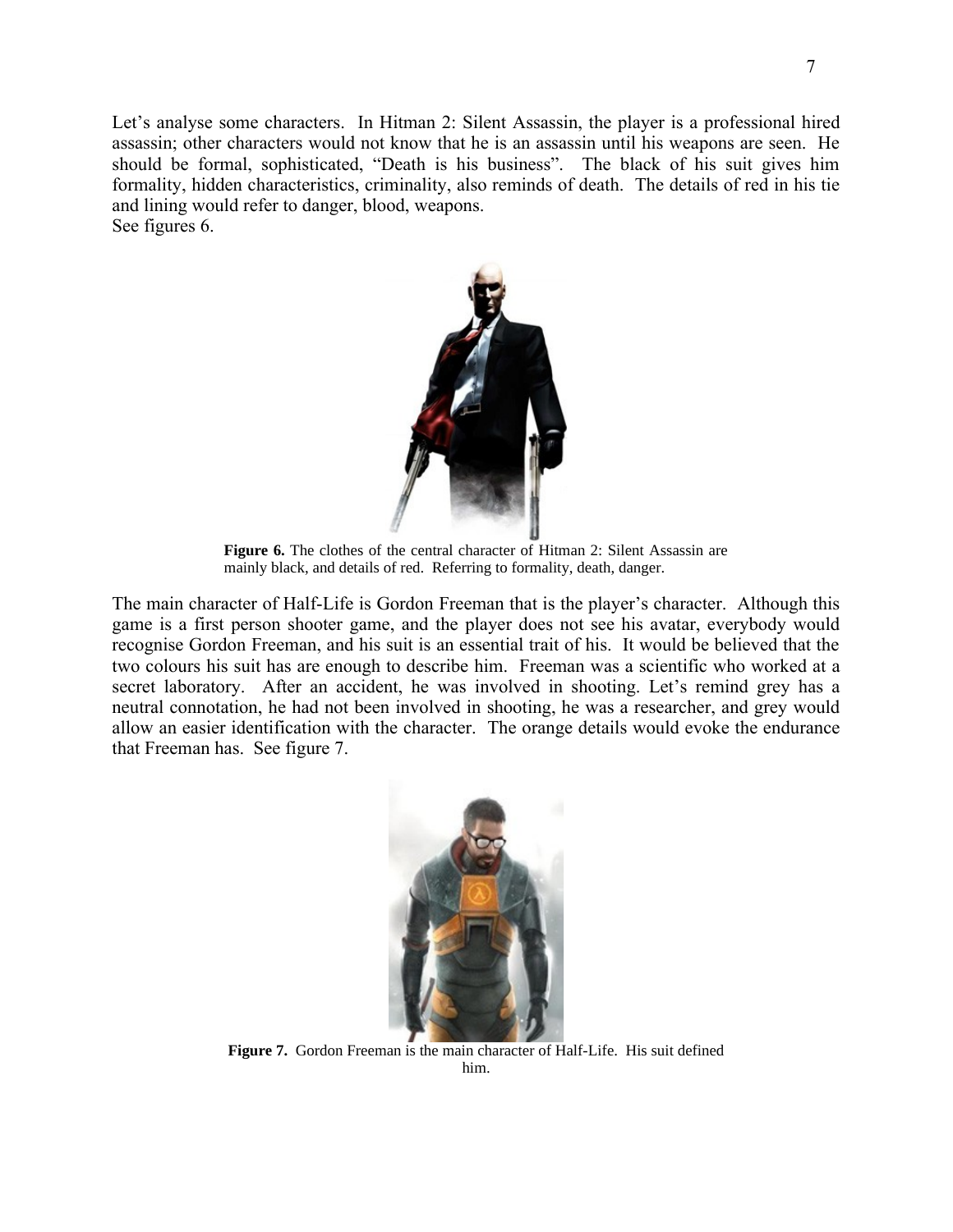#### **User Interfaces**

StarCraft Brood War is a strategy game, players can choose among three races, each of them have specific characteristics. Depending the race chosen, the colour of the interface changes. If Protoss is chosen, the command interface will be yellow, colour associated with intelligence and logical thinking, main attributes of the Protoss. Whereas Zerg race is chosen, the colour of the command interface will be brown, colour related to substance, physical, worn, ground, primitive behaviour; they are like animals, zergs' main attribute is strength, they fight with brute force. Meanwhile humans are chosen, the colour command interface will be grey, this colour is neutral, players are also human, they know which this race characteristics are. Those colours are also use for the building structures of each race. See figure 8.

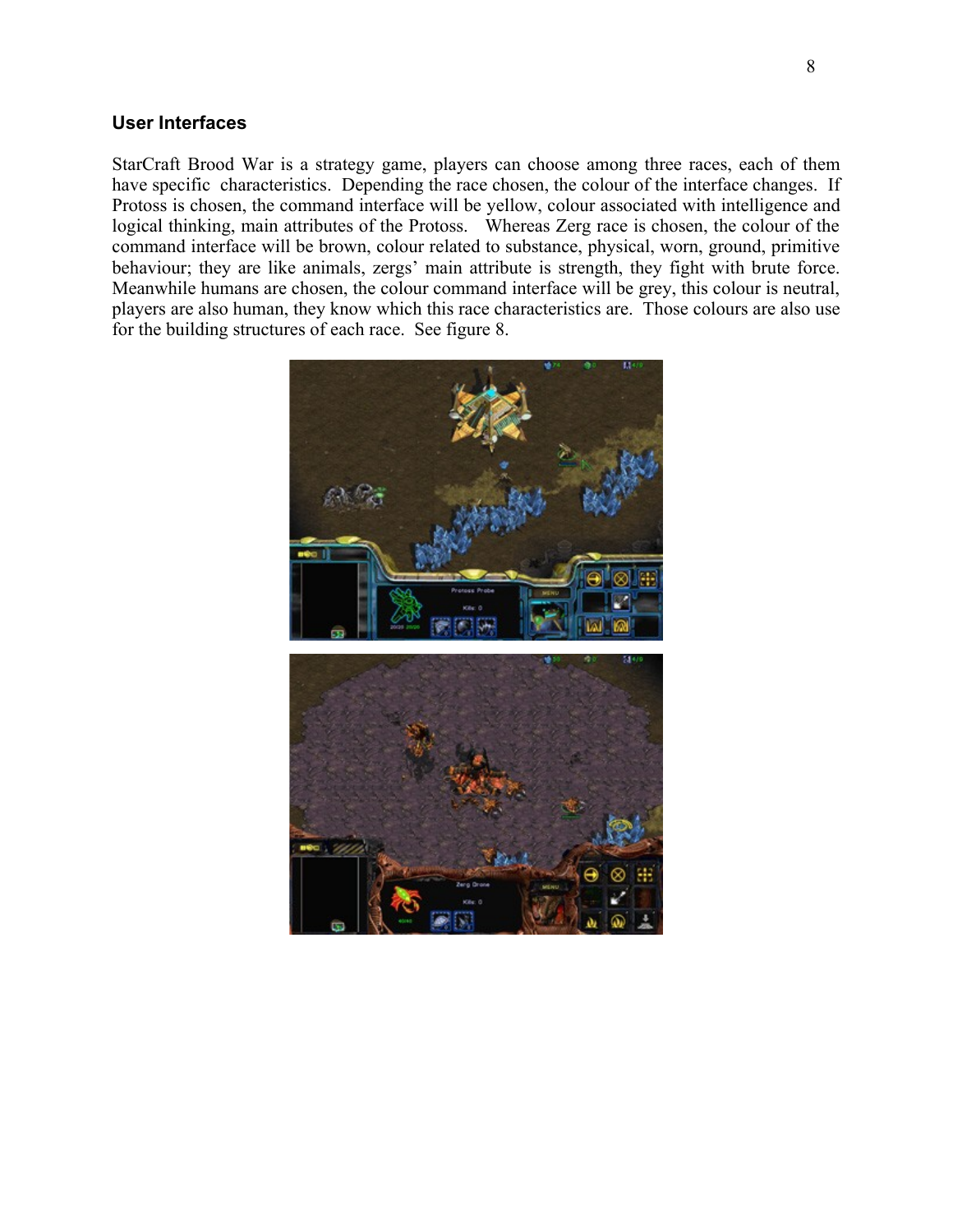

**Figure 8.** StarCraft. On top, Protoss and yellow, intelligent race. In the middle, Zerg and brown, substance alike. Bottom, humans and grey… we are what we are.

Colours are also used to indicate different options at a glance. It has been mentioned that in Baldur's Gate, when characters are marked a coloured circle appears beneath them. Players would immediately know if the character is friendly, hostile or neutral for the colour of the circle (green, red and blue) [2]. See figures 9, 10.



**Figure 9.** In Baldur's Gate enemies are easily identified by the red circle under the characters' feet.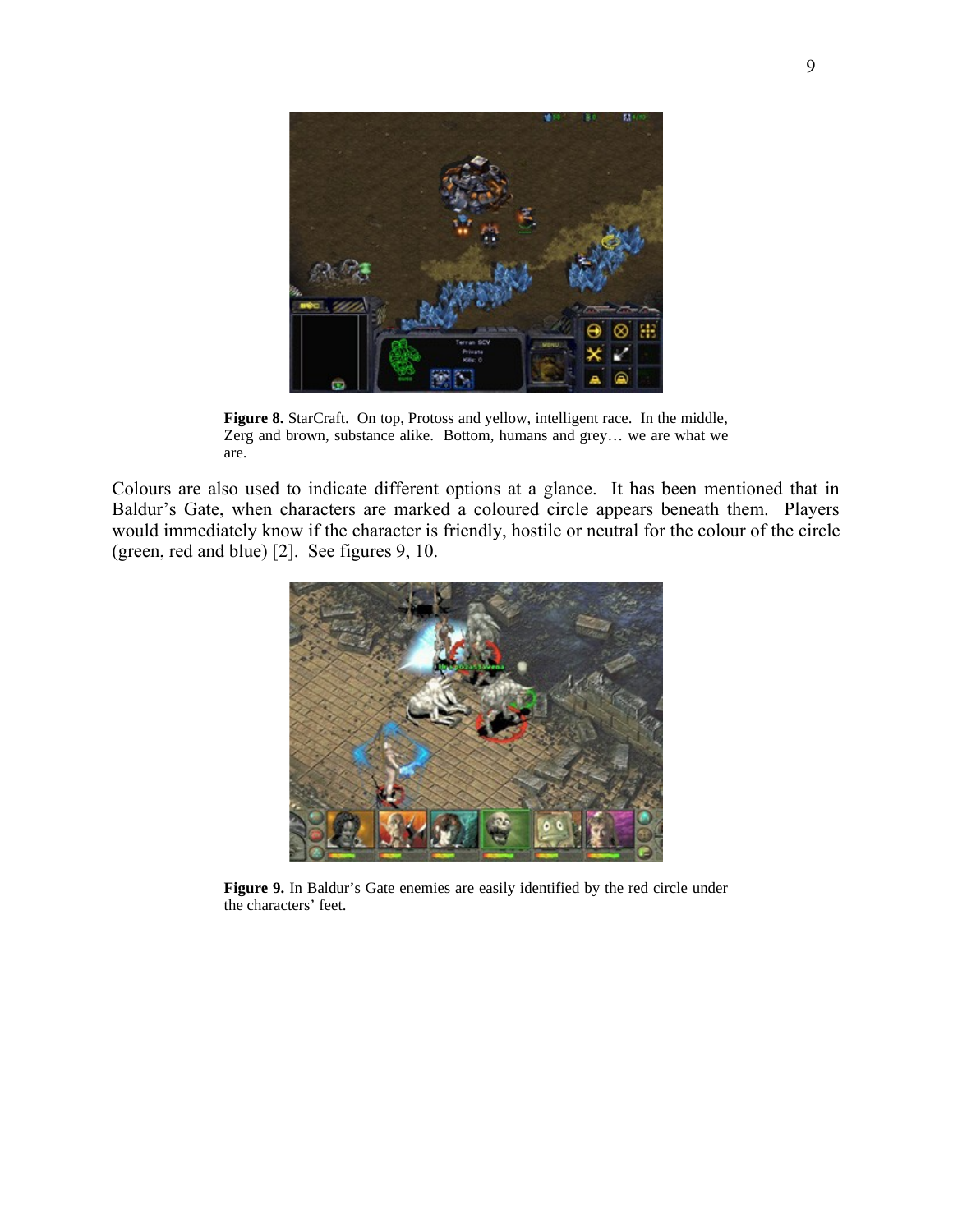

**Figure 10.** In Baldur's Gate friendly characters are easily identified by the green circle beneath them.

In Diablo II, the colour of the bottles in the inventory show what they are for. Red bottles are for health, blue bottles for mana (magical-spiritual concept), and violet bottles are for a combine use (violet is obtained from mixing of red and blue). The same colour cue is used in the command interface. See figures 11, 12.



**Figure 11.** In Diablo II, inventory's item would be recognize at a glance by its colour.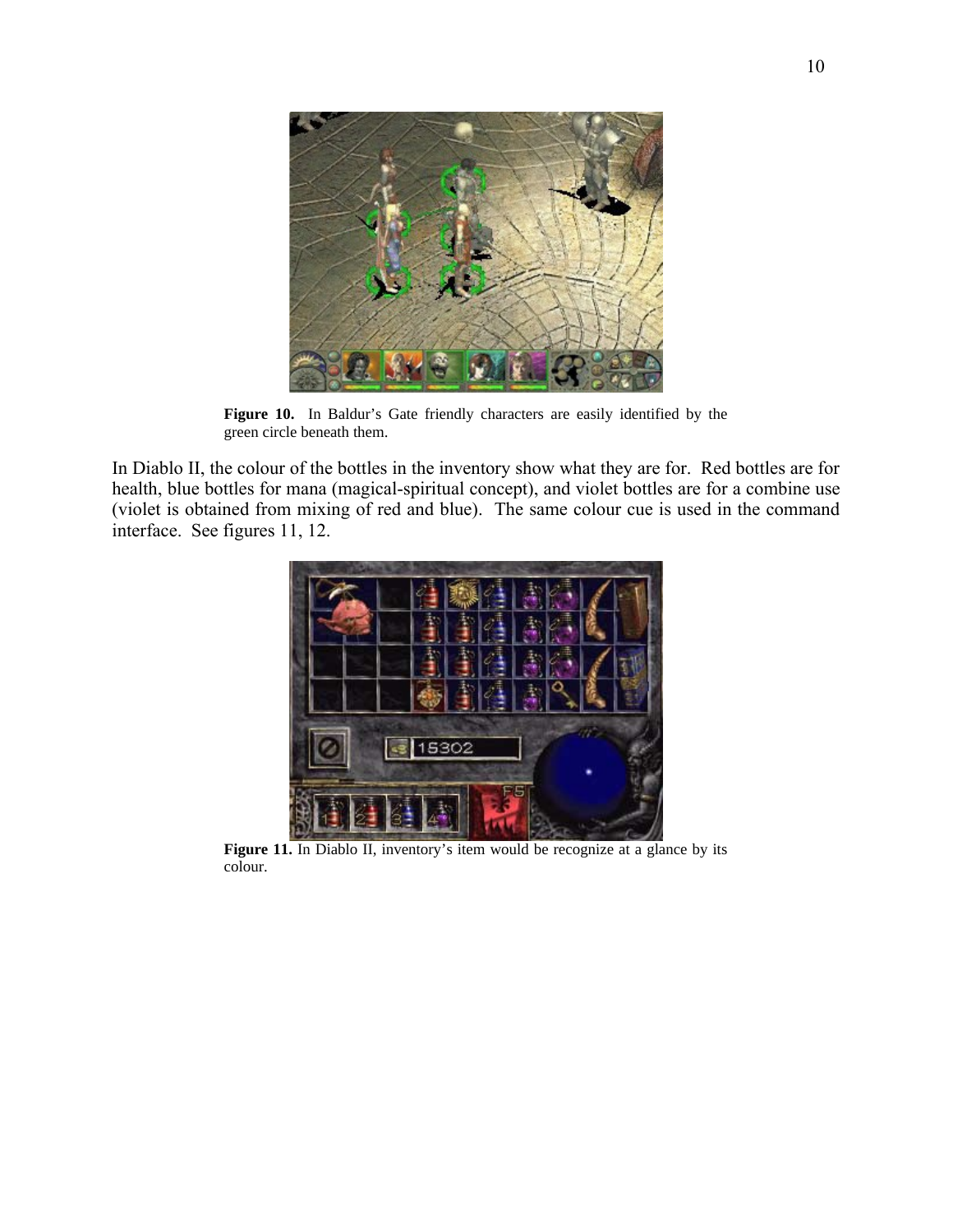

**Figure 12.** The command interface of Diablo II uses red and blue to refer to the character's health and mana.

### **Environmental Colours**

Environmental colours should be an important matter, because the player would dive in the emotional atmosphere created. Some artists suggest selecting up to three basic colours for each level, keeping in mind the entire game palette, for evoking particularly emotions. The topography should be integrated to the desired impression. The same happens with objects and characters. [21]

A general impression of the world would be given by how saturated the general palette of the game is. Saturated colours evoke a cheerful world, meanwhile desaturated colours would show a languid environment. See figure 13.



**Figure 13.** Use of saturated and desaturated colours. The cheerful The Neverhood and the languid Silent Hill 4.

It has been mentioned the importance of the colours for setting a mood of the world the player would immerse in. [21] Let's see two examples that reflexes a sad, lonely world. One of them is Oddworld: Abbe's Exoddus, the plot is about Abbe's race had been enslaved, and he is alone and has to free his kind. During the game, Abbe (player's avatar) goes through several similar levels.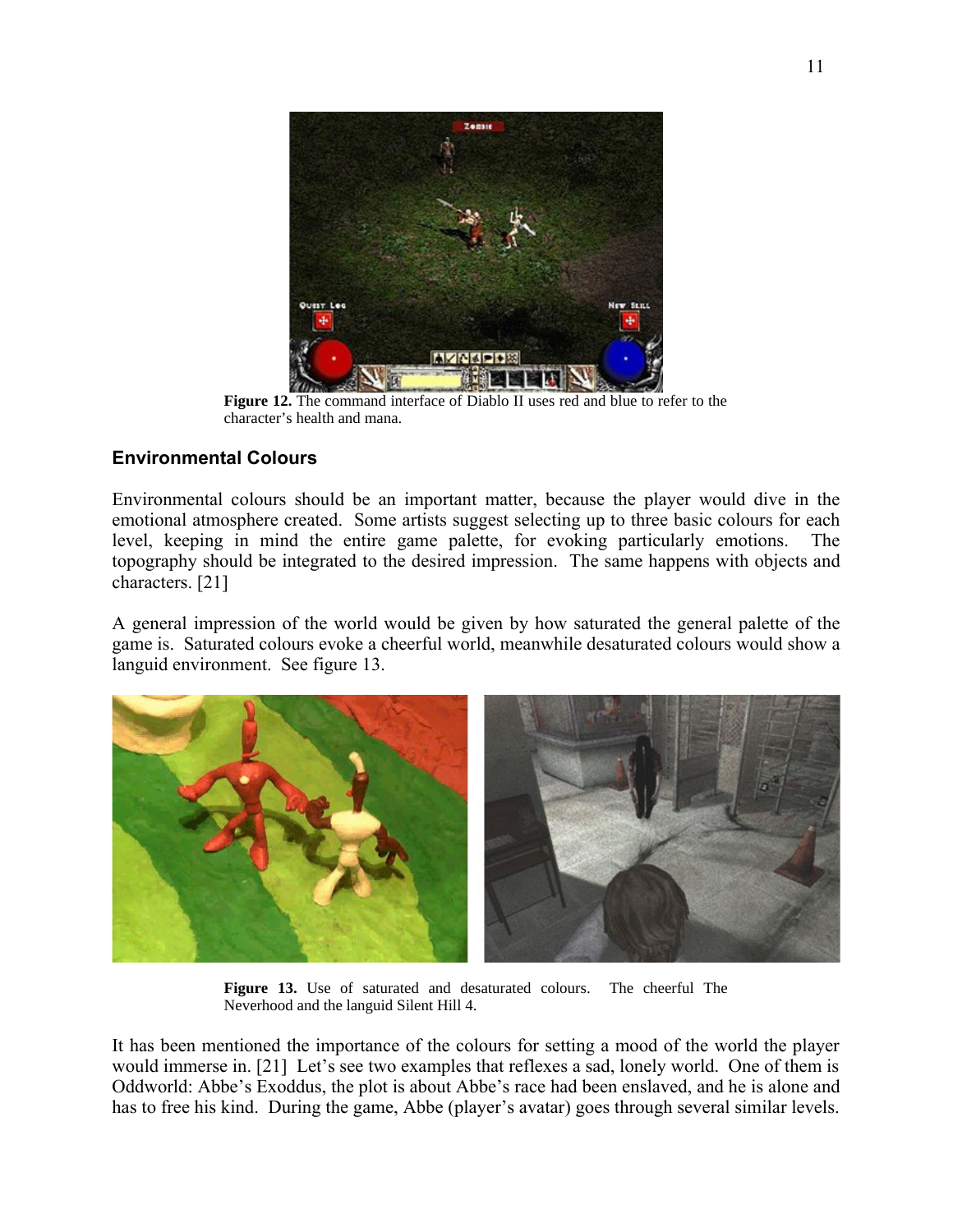Scenery consists of a greyish-blue rocky foreground and blue background. Those colours refer to depression, sadness, solitude, loneliness, distance. Those are the attributes of the world that Abbe has to struggle with. It should also be noticed the use of the signs' colours: a colour of the palette (bluish) and its complementary (orange). See figure 14.



**Figure 14.** Oddworld: Abbe's Exoddus. Greyish and blue are used to evoke the solitude and sorrow of the environment.

Wik and The Fable of Souls has several similarities to Oddworld, both have a funny skinny character who is lonely trying to overcome difficulties, and the environments are depressive. The colour palette used in Wik is green-bluish, and brown. It would express a sad, solitude world, with a connotation of substance and worn things. There are some animals during the game: red has been chosen to point out that scorpions are dangerous, their tail is coloured differently from the body. See figure 15, 16.



**Figure 15.** Wik and The Fable of Souls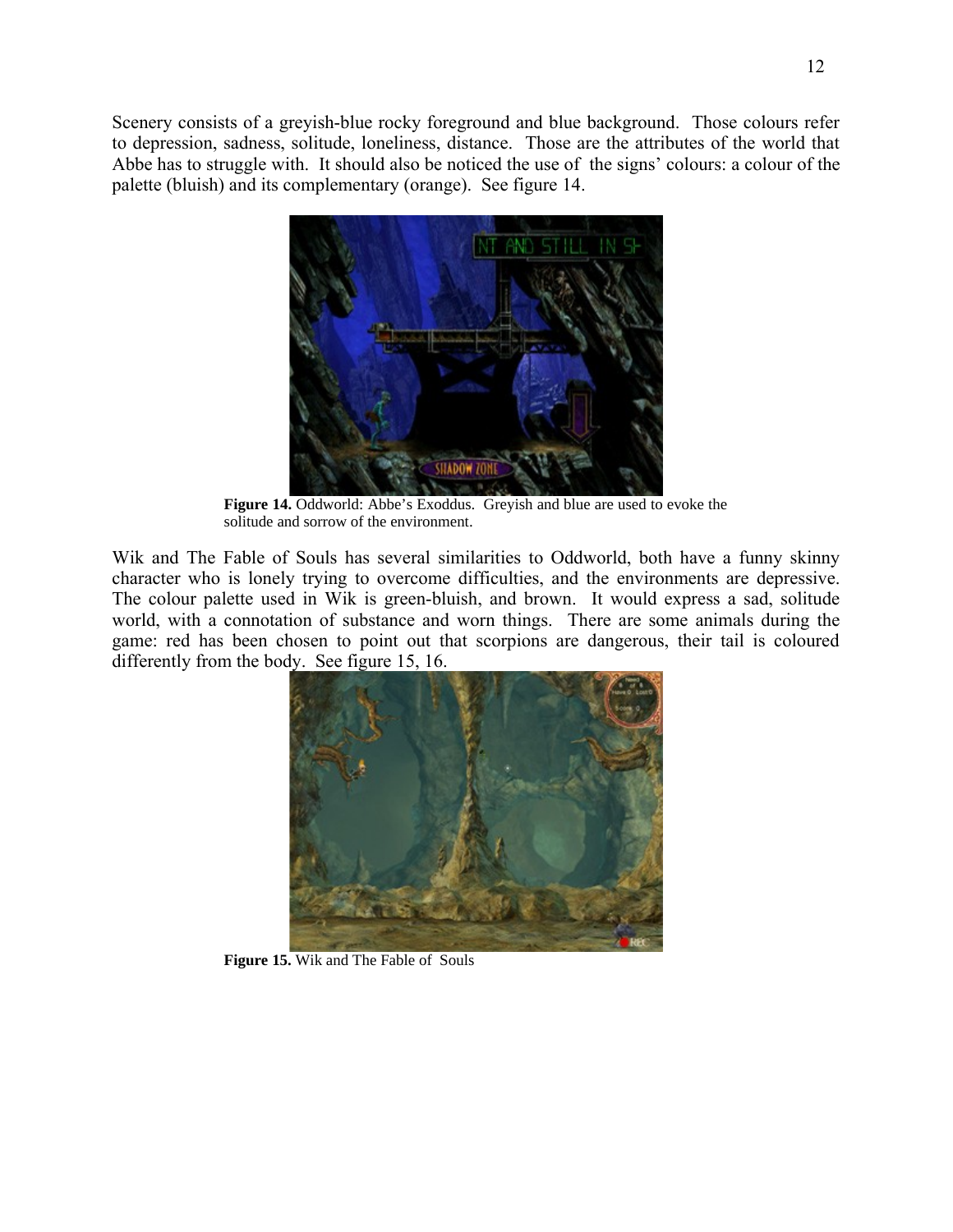

**Figure 16.** The red tails of scorpions are dangerous for Wik.

Bright colours are eye-catcher, eyes cover the distance between the avatar and the brightest areas. In SSX3 artists used lighting sources in order to insinuate the paths players should follow through caves while the avatar is snowboarding. See figure 17. [17]



Figure 17. Navigating inside a cave in SSX3

The prominence use of darks and shadows in games could refer us to primitive instinct, as Jung referred those as unconscious aspects of the mind related to inadaptability and hostility towards society. [6] This is mainly used in first-third person shooter game such as Manhunt, The Suffering; it also works in illegal racing games such as Need for Speed Underground. But it does not happen in Grand Theft Auto: San Andreas (GTA:SA)for example, as we play we do not feel that it were some kind of underworld although gameplay encourages criminal behaviour actions. This contradiction between colourful atmosphere and the instinct, criminal actions performed during gameplay, does not allow a good integration between what is seen and what should be done. This could be related to what has been pointed out about several boys wanted to play GTA just for driving by their houses, and were not interested in stealing cars. [10] Driving and that kind of activity are more related to colourful sceneries as those we can see in GTA. See figure 18.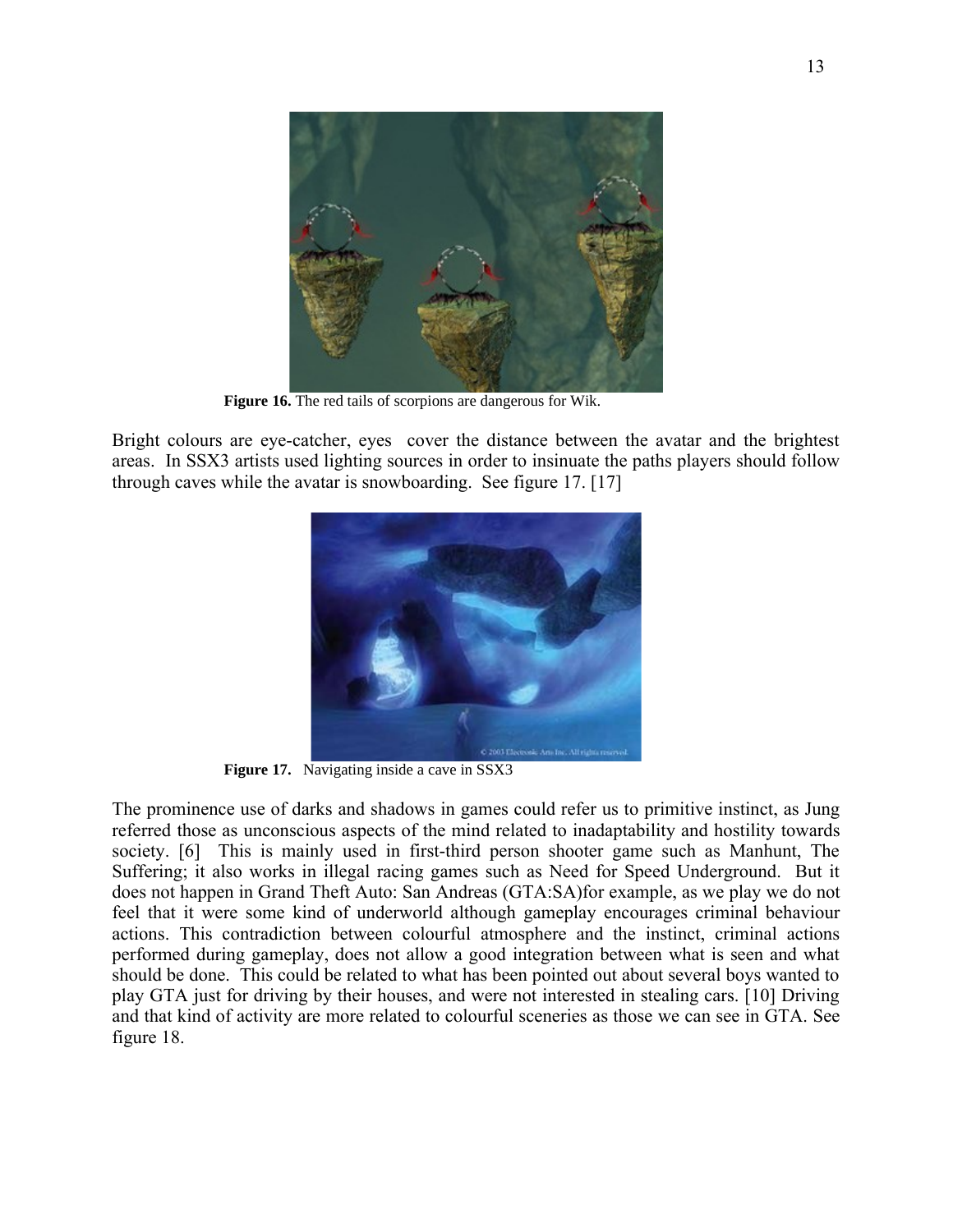

**Figure 18.** On top screenshots of The Suffering, rich in use of shadows. At the bottom, GTA SA uses bright colours.

#### **CONCLUSION**

We defined colours as a whole process involving physics, physical and psychological procedures. Although there are several works written about colour, emotion, and its meanings, there is little written about its use in digital games, in spite of the vast majority of digital games are mainly visual.

Different parts of the digital games could transmit a meaning by their colours, sceneries, characters, and objects. Like spreading little clues, unconsciously perceived by the players.

There are no right or wrong decisions for choosing colours, but designers of the game industry should be aware about the connotations and feelings attached to them. Consequently, digital games would improve immersion, conveying of information and emotion, and intuitiveness of user interfaces. Overall, a much better player experience.

#### **REFERENCES**

- 1. Arnheim, R. Arte y percepción visual. Psicología de la visión creadora, Editorial Universidad de Buenos Aires, 1962
- 2. Beavis, C. RTS and RPGs: New Literacies and Multiplayer computer games. Available at http://www.aare.edu.au/02pap/bea02658.htm
- 3. Berger, P., and Luckmann, T. La construcción social de la realidad, Amorrortu editores, 1995
- 4. Birren, F. Color & Human Response, John Wiley & Sons, 1978